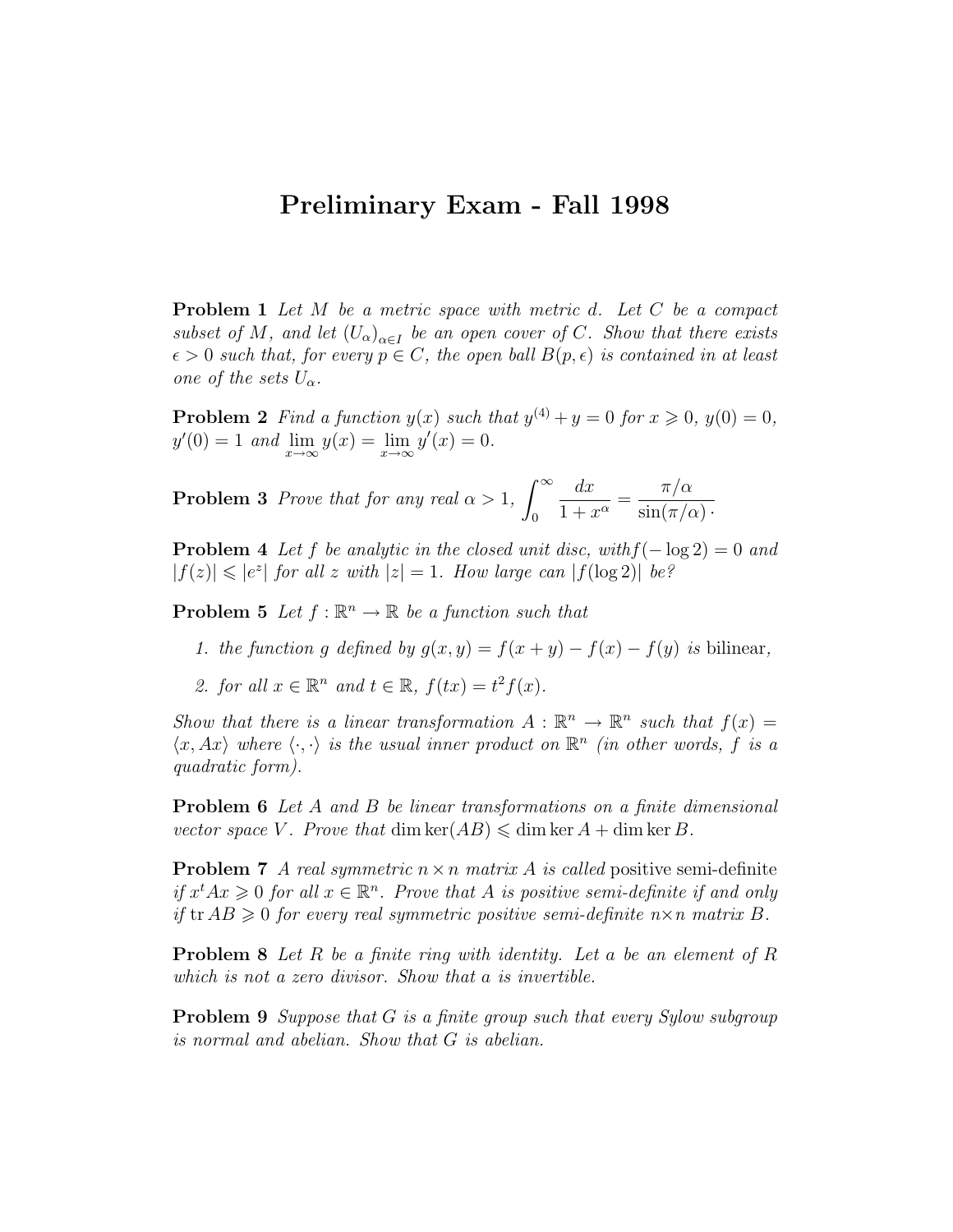**Problem 10** Let f be a real function on  $[a, b]$ . Assume that f is differentiable and that  $f'$  is Riemann integrable. Prove that

$$
\int_a^b f'(x) dx = f(b) - f(a).
$$

Problem 11 Find the minimal value of the areas of hexagons circumscribing the unit circle in  $\mathbb{R}^2$ . Note: See also Problem ??.

**Problem 12** Let  $\varphi(x, y)$  be a function with continuous second order partial derivatives such that

1.  $\varphi_{xx} + \varphi_{yy} + \varphi_x = 0$  in the punctured plane  $\mathbb{R}^2 \setminus \{0\},$ 2.  $r\varphi_x \rightarrow \frac{x}{2}$  $rac{x}{2\pi r}$  and  $r\varphi_y \to \frac{y}{2\pi}$  $2\pi r$ as  $r = \sqrt{x^2 + y^2} \rightarrow 0$ .

Let  $C_R$  be the circle  $x^2 + y^2 = R^2$ . Show that the line integral

$$
\int_{C_R} e^x (-\varphi_y \, dx + \varphi_x \, dy)
$$

is independent of R, and evaluate it.

**Problem 13** Let f be an entire function. Define  $\Omega = \mathbb{C} \setminus (-\infty, 0]$ , the complex plane with the ray  $(-\infty, 0]$  removed. Suppose that for all  $z \in \Omega$ ,  $|f(z)| \leqslant |\log z|$ , where  $\log z$  is the principal branch of the logarithm. What can one conclude about the function f?

**Problem 14** Let  $z_1, \ldots, z_n$  be distinct complex numbers, and leta<sub>1</sub>, ...,  $a_n$  be nonzero complex numbers such that  $S_p = \sum_{j=1}^n a_j z_j^p = 0$  for  $p = 0, 1, \ldots, m-1$ 1 but  $S_m \neq 0$ . Here  $1 \leq m \leq n-1$ . How many zeros does the rational function  $f(z) = \sum_{j=1}^n$  $a_j$  $rac{a_j}{z-z_j}$  have in  $\mathbb{C}$ ? Why is  $m \geqslant n$  impossible.

**Problem 15** Let A and B be  $n \times n$  matrices. Show that the eigenvalues of AB are the same as the eigenvalues of BA.

**Problem 16** Let B be a  $3\times3$  matrix whose null space is 2-dimensional, and let  $\chi(\lambda)$  be the characteristic polynomial of B. For each assertion below, provide either a proof or a counterexample.